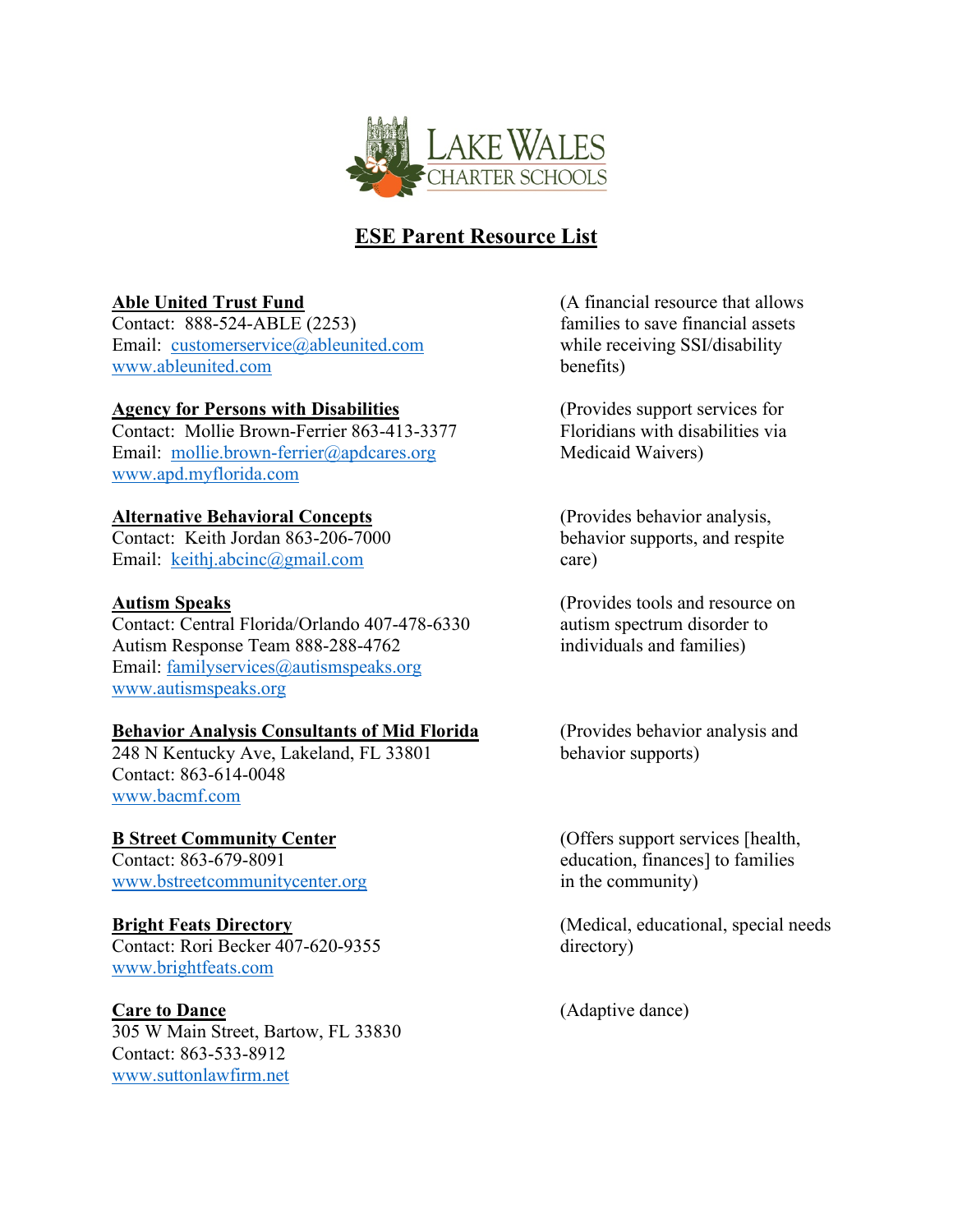Davenport, Lakeland, and Winter Haven program) Contact: 863-508-1100 [www.careersourcepolk.com](http://www.careersourcepolk.com/) 

### **Center for Autism and Related Disabilities (CARD)** (Provides therapy programs for the

[Card-usf@usf.edu](mailto:Card-usf@usf.edu) disorders)

305 W. Central Ave, Lake Wales, FL 33853 that provides access to numerous Contact: 866-234-8534 medical services) [www.cfhconline.org](http://www.cfhconline.org/) 

### **Challenger League of Lake Wales** (Adaptive baseball)

Contact: 863-632-3396 [www.jimmaggard.lwll@gmail.com](http://www.jimmaggard.lwll@gmail.com)

Contact: Lakeland  $863-413-3580$ [www.floridahealth.gov/alternatesites/CMS-kids](http://www.floridahealth.gov/alternatesites/CMS-kids)

105 E Stuart Ave, Lake Wales, FL 33853 bringing inclusion to adults with Contact: 863-679-2507 disabilities) [www.circleoffriendsministry.org](http://www.circleoffriendsministry.org/)

Contact: 863-534-5500 [www.ridecitrus.com](http://www.ridecitrus.com/)

**Disability Rights of Florida** (Provides advocacy services, Contact: 800-342-0823 community placement, & help

### **Early Learning Coalition of Polk County** (Provides child care resources to

Contact: Melinda Tew 863-577-2450 families to help children enter [www.elcpolk.org](http://www.elcpolk.org/) school healthy & ready to learn)

**Career Source Polk** (An equal opportunity employer/

Resource Office: 800-333-4530 treatment of autism & Related

**Center for Independent Living** (Provides resources & accessibility) [www.cilorlando.org](http://www.cilorlando.org/) options for people with disabilities)

**Central Florida Health Care** (A non-profit health organization

**Children's Medical Services** (Health programs for eligible

**Circle of Friends** (Supporting, empowering, &

**Citrus Connection** (Polk County public transportation)

[www.disabilityrightsflorida.org](http://www.disabilityrightsflorida.org/) gaining access to publicly funded benefits)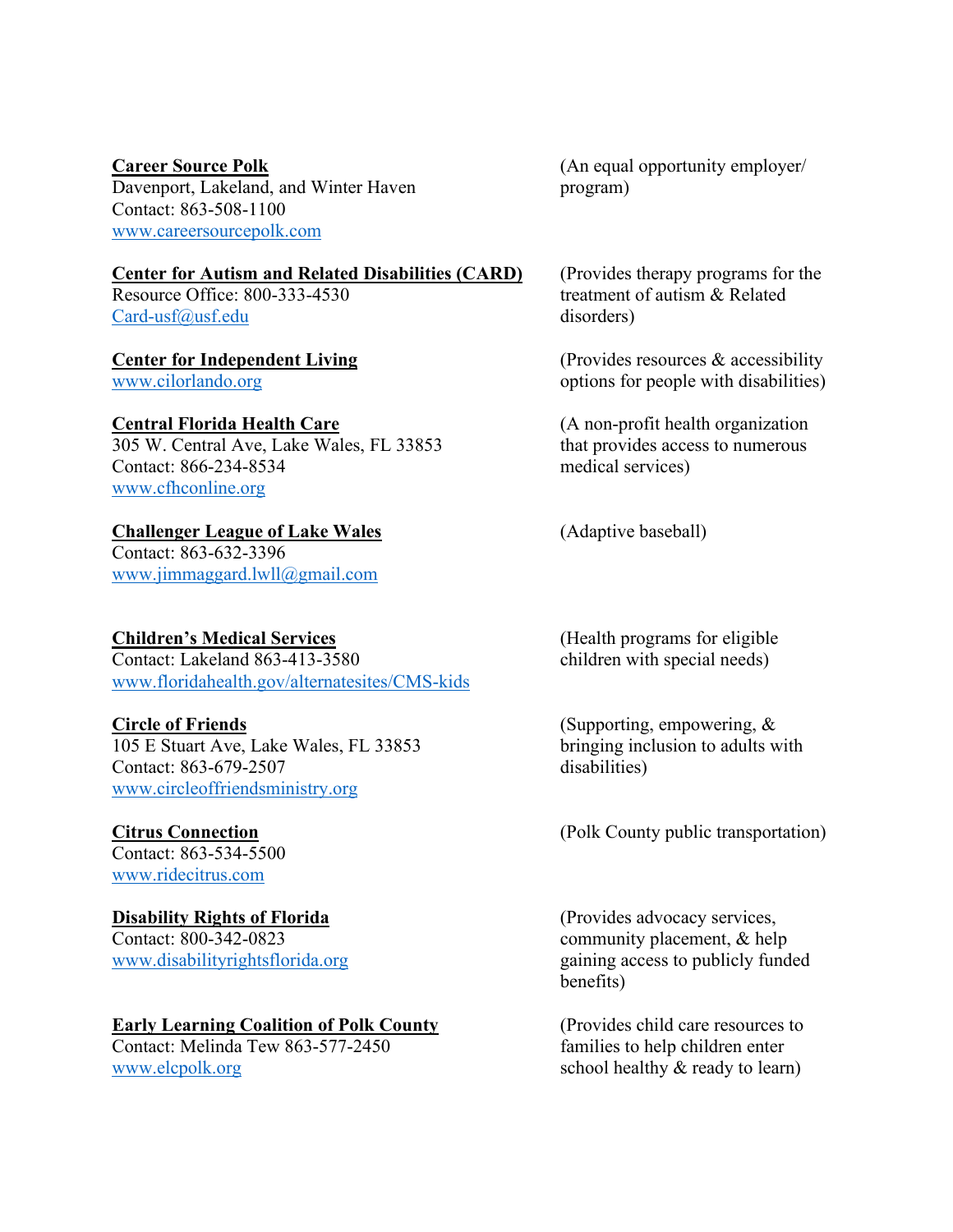### **Exceptional Student Education Advisory Council** (Provides educational resources for

[Lisa.miller@polk-fl.net](mailto:Lisa.miller@polk-fl.net)

Contact: Manyvone Champavannarath 863-413-3387 individuals with disabilities & their  $\text{Manyvone}$ .champavannarath@apdcares.org families)

Contact: 813-290-8560 support services) [www.familiesfirstfl.com](http://www.familiesfirstfl.com/)

### **Family Network on Disability** (Family support information

Contact: Nikki Torres or Jessica Moody 727-523-1130 sharing network)

**Florida Division of Vocational Rehabilitation** 

Contact: Lisa Miller 863-698-6240 for exceptional student learning)

**Family Care Council Family Care Council Family Care Council Family Care Council Family Care Council Family Care Council Family Care Council Family Care Council Family Care Council Family Care Council F** 

**Families First of Florida** (Provides emotional & mental health)

**Florida Alliance for Assistive Services & Technology (FAAST)** (Provides support services Contact: 813-844-7591 access to assistive technology) Email: [faastcen@tgh.org](mailto:faastcen@tgh.org)

**Florida Developmental Disabilities Council** (Provides information, support Contact: 800-580-7801 services & programs to improve services  $&$  programs to improve [www.fdcc.org](http://www.fdcc.org/) the quality of life for individuals with disabilities)<br>(Helps individuals who have mental/ Contact: 863-680-5534 physical disability get or keep a job)

**Florida Health and Transition Services (FL HATS)** (Provides supports for youth to Contact: Janet Hess 813-259-8604 transition into adult life)

**Florida Rural Legal Aid Society** (Provides legal services to families)

**Goodwill's Life Skills Development** (Provides services to enable persons 3033 Drane Field Road, Lakeland, FL 33811 with disabilities to participate in

Contact: Janet Hess  $813-259-8604$ 

Email: [jhess@health.usf.edu](mailto:jhess@health.usf.edu)

Contact: 800-277-7680 [www.frls.org](http://www.frls.org/) 

[www.floridahats.org](http://www.floridahats.org/)

[www.rehabworks.org](http://www.rehabworks.org/)

3033 Drane Field Road, Lakeland, FL 33811 Contact: 863-701-1351 work activities to transition to [www.goodwill-suncoast.org](http://www.goodwill-suncoast.org/) community employment)

### **Guardianship Attorney** (Provide legal advice for

Contact: Jim Joiner 863-299-1284 guardianship) [www.jjoiner@joinerpa.com](http://www.jjoiner@joinerpa.com)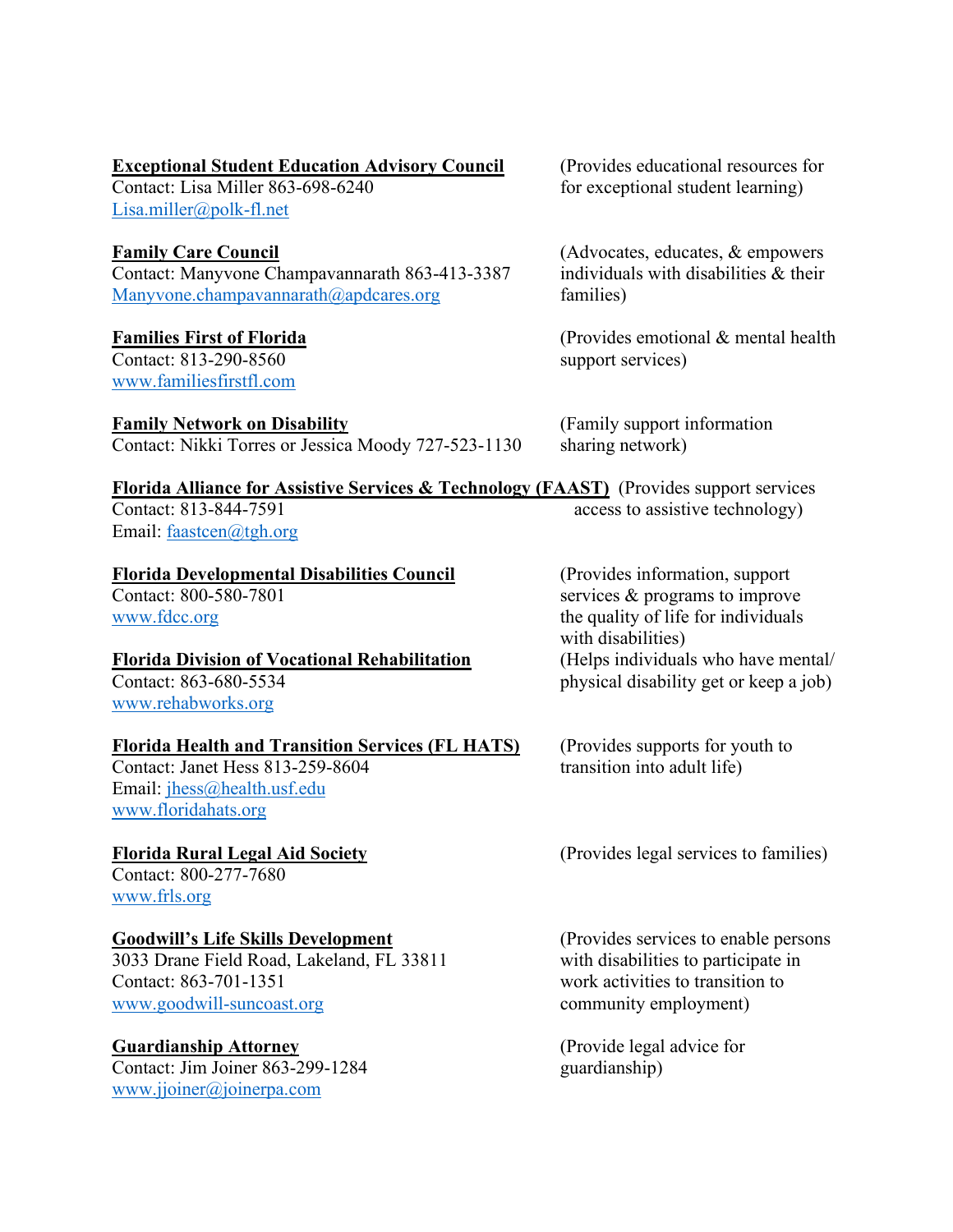### **Interagency Council for Adult Transition Services (ICATS)** (Provide transition services)

Contact: Kathy Sangster 863-680-5534 Email: [Kathy.sangster@vr.fldoe.org](mailto:Kathy.sangster@vr.fldoe.org)

### Lake Wales Care Center **Care Center** (Faith based community

[www.lakewalescarecenter.com](http://www.lakewalescarecenter.com/) basic needs)

### **Learning Resource Center of Polk County Inc.** (Provide personalized supplemental

Contact: Cathie Wright 863-688-9477 education programs) [www.lrcpolk.com](http://www.lrcpolk.com/)

[www.nationalautismnetwork.com](http://www.nationalautismnetwork.com/) to the autism community)

<http://noahsarkflorida.org/>

### **Out of the Box Troupe Performance** (Free performing arts program)

Contact: [Maureen0421@gmail.com](mailto:Maureen0421@gmail.com)

### **Partner in Care Pediatric Program** (Provides support services and

A Good Shepherd Hospice Program respite care) Contact: 800-544-3280 [www.floridahospice.org/find-a-shopice/chapters-health-system-with-the-following-affiliates](http://www.floridahospice.org/find-a-shopice/chapters-health-system-with-the-following-affiliates-good-shepherd-hospice-hph-hospice-and-lifepath-hospice/)[good-shepherd-hospice-hph-hospice-and-lifepath-hospice/](http://www.floridahospice.org/find-a-shopice/chapters-health-system-with-the-following-affiliates-good-shepherd-hospice-hph-hospice-and-lifepath-hospice/)

 $\overline{\text{ contact: Luis Rivas}}$  863-512-1280 treatment) Email: [LRivas@peacerivercenter.org](mailto:LRivas@peacerivercenter.org)

### **Serving Children and Reaching Families (SCARF)** (Mental Health counseling &

Contact: Billie Jo Owens 321-236-1540 treatment) [www.scarffl.com](http://www.scarffl.com/)

### **Social Security Administration** (Financial & medical support)

Contact: Shelly Henry 863-934-0261 [www.specialolymicsflorida.org/polk](http://www.specialolymicsflorida.org/polk)

Contact: 863-676-6678 organization that helps provide

**National Autism Network** (Provides comprehensive resources

**Noah's Ark**<br>
Contact: Jack Kosik 863-687-0804<br>
for individuals with disabilities) for individuals with disabilities)

**Peace River Center** (Mental health counseling  $\&$ 

**Project 10 Transitional Education Services** (Provides assistance with career Contact: project 10 (a) strete, usf. edu development, & independent livitude of the strete of the strete of the strete of the strete of the stre development,  $&$  independent living. For individuals with disabilities)